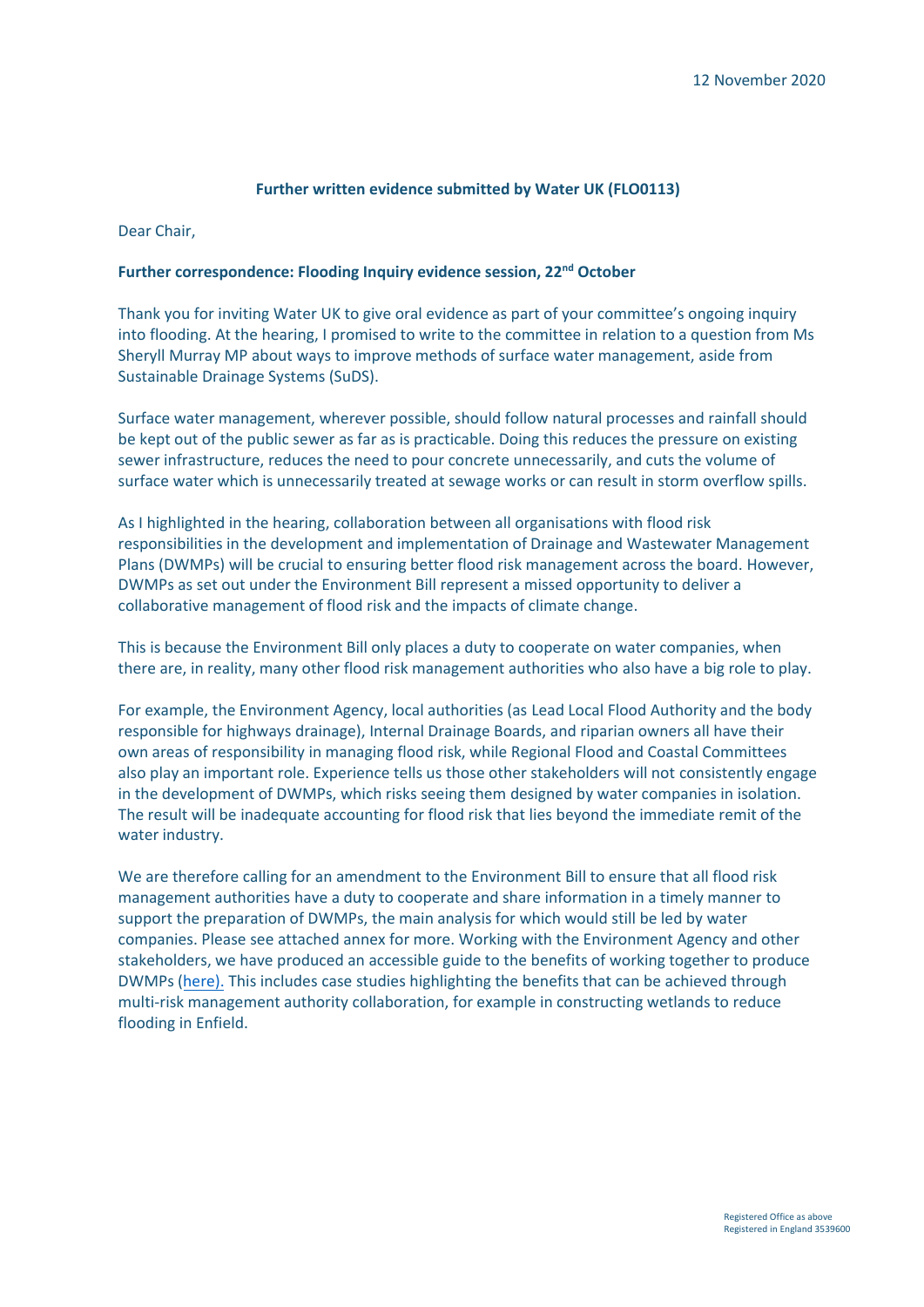Aside from DWMPs and SuDS, there are a number of other ways to improve surface water management:

## - **Community engagement and improved communications**

Flooding is a complex topic, with many causes and multiple stakeholders with varying responsibilities which are difficult to readily communicable to the general public. Therefore, informative, clear and simple communications for communities have a key role in helping reduce flood risk. However, these efforts vary across different areas of the UK depending on the Lead Local Flood Authority. Some good examples of community engagement and communication that we are aware of include Northamptonshire County Council's [Flood Toolkit](https://www.floodtoolkit.com/) and The Greater Manchester Flood Risk Partnership's [Flood Hub.](https://thefloodhub.co.uk/local-area/)

# - **Addressing surface water misconnections from housing development**

The misconnection of surface water drainage to the foul sewer can cause serious problems., In heavy rainfall, misconnections result in surface water entering foul or combined sewers, and can cause flooding internal to a property or result in spills from storm overflows. This is because excess water is entering the foul sewer for which it was not designed.

In order to reduce the likelihood of this happening, local planning authorities should carry out more rigorous assessments of drainage connections to ensure that the drainage arrangements meet those outlined within approved planning permissions. Similarly, water companies should be empowered to take corrective retrospective action against developers who do not meet their planning consents. This would ensure correct surface water management and lessen the distress of internal flooding to homeowners who are too often unaware of the misconnection issue.

## - **Multi-use spaces**

Multi-use spaces, also known as multifunctional infrastructure, help to mitigate flood risk whilst serving another purpose, such as social or leisure amenity. For example, a basketball court, which is lower than the surrounding land, may lower flood risk by holding surface water during large storm events, whilst fulfilling its sporting purpose for the local community the majority of the time. These are not commonplace in the UK, and the planning system does not help facilitate and promote their delivery owing to uncertainties around adoption and maintenance responsibilities. However, such multi-functional drainage options, alongside SuDS, can have an important role to play in cutting overall flood risk.

## - **Rainwater harvesting**

As is possible with SuDS, rainwater harvesting captures surface water for reuse in the home, such as to flush toilets. Removing this surface water from the drains improves water efficiency (by reducing demand on clean water supplies) and reduces flood risk through its retention and reuse in the home. Combining SuDS and rainwater harvesting measures, through Integrated Water Management techniques can help to reduce the impact of new and existing development on the environment and make homes more resilient to a changing climate.

# **Property Flood Resilience**

Where it is not possible to protect homes from surface water flooding through the installation of SuDS or traditional flood risk management infrastructure, property flood resilience measures can be used to make homes less susceptible to flooding using a range of affordable products. This can include flood doors, air brick covers and water resistance products which are fitted within the home, and non-return valves that can be fitted in the sewer.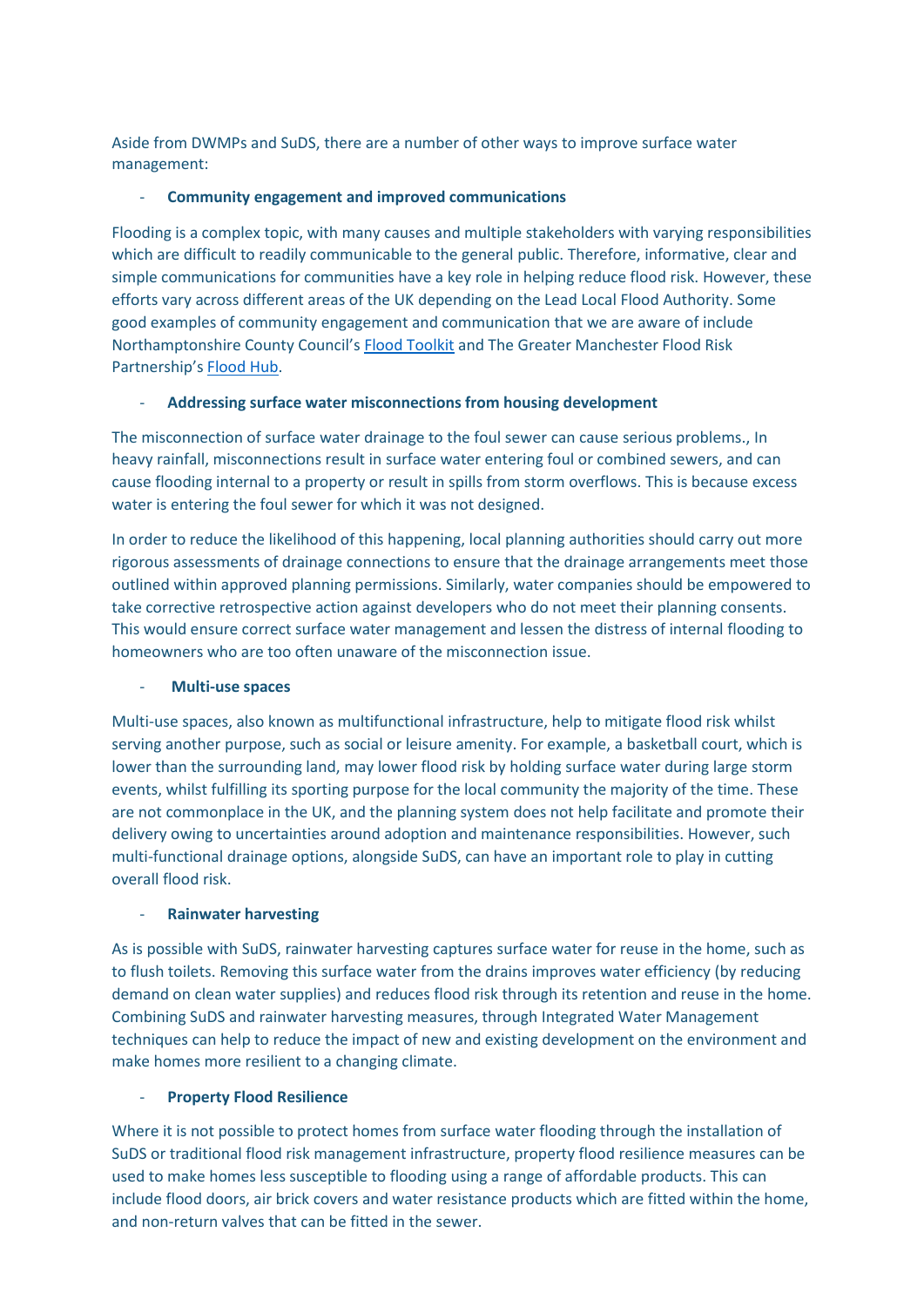#### - **Natural Flood Management**

Finally, as was discussed in the hearing, natural flood management (NFM), as part of a catchmentbased approach to water resource management, has a key role in managing flood risk. NFM involves four key mechanisms – increasing temporary storage of flood water; increasing roughness of watercourses to 'slow the flow'; increasing losses from evaporation or groundwater infiltration; and reducing flows downstream by desynchronising tributaries. We see NFM is a key tool in the reduction of flood risk and support its wider adoption.

I trust this provides the information sought in answer to outstanding question. Should you have any further questions, please do not hesitate to get in touch.

Yours sincerely,

**Rob Wesley** Head of Policy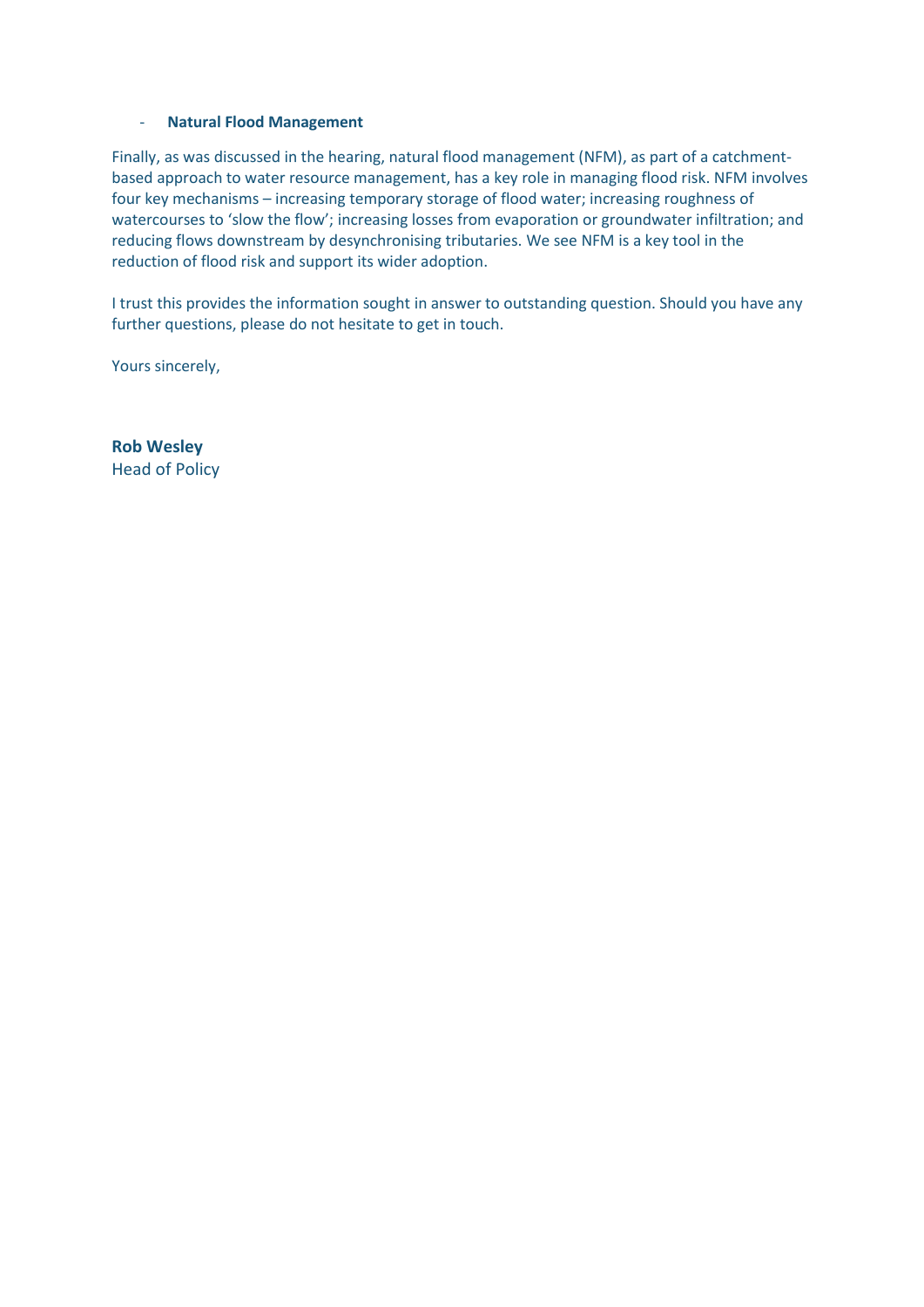

Environment Bill: Amendments to Improve the Water Environment

**November 2020 www.water.org.uk**

# **Improving flood risk management: Drainage and Wastewater Management Plans**

We strongly support putting Drainage and Wastewater Management Plans on to a statutory footing. The water industry already prepares these and was a driving force behind their original creation. However, within the Bill, there are two key issues which need to be amended:

1. The Bill confusingly refers to 'Drainage and Sewerage Management Plans', despite Defra and the industry jointly working on 'Drainage and Wastewater Management Plans' for many years, and companies already publishing plans with that name. This is not a minor point because the terms 'sewerage' and 'wastewater' are not interchangeable: sewerage has a narrower meaning that excludes many sources of contamination entering rivers – sources that are the responsibility of bodies we need to collaborate with us on producing drainage plans if they are to be successful. The Bill should be amended to ensure that:

• **The terminology 'wastewater' is used throughout the legislation rather than 'sewerage', as previously agreed by Government and all other stakeholders when these provisions were being developed**. If necessary, adding an appropriate definition for the term 'wastewater'.

2. Relatedly, the bill only places obligations on water companies for something they are already doing. This does not reflect the scale of the challenge from climate change, and that drainage is universally recognised to be a shared responsibility, with other organisations also responsible for managing surface water. As written, the plans will exclude significant bodies involved in drainage and eliminate much of the potential benefits that customers, society and the environment could otherwise gain.

While water companies will lead the production of DWMPs - and are already committing significant resources in carrying out this role - it is a fundamental feature of drainage and wastewater planning that water companies cannot do this in isolation, because drainage is shared with other 'risk management authorities' (RMAs) as defined in the Flood and Water Management Act 2010. There are, for example, large numbers of drainage assets that are not under the ownership of water companies, the management of which needs to be integrated into DWMPs.

This has been recognised by the National Infrastructure Commission in thei[r recommendation](https://nic.org.uk/studies-reports/recommendations/a-strategy-to-deliver-a-nationwide-standard-of-resilience-to-flooding/) that 'water companies and local authorities should work together to publish joint plans to manage surface water flood risk by 2022'.

Therefore, we need to see within the Environment Bill:

• As a minimum**, all other flood risk management authorities should have a duty to cooperate** in the production of DWMPs. This could be given statutory force by, for example,